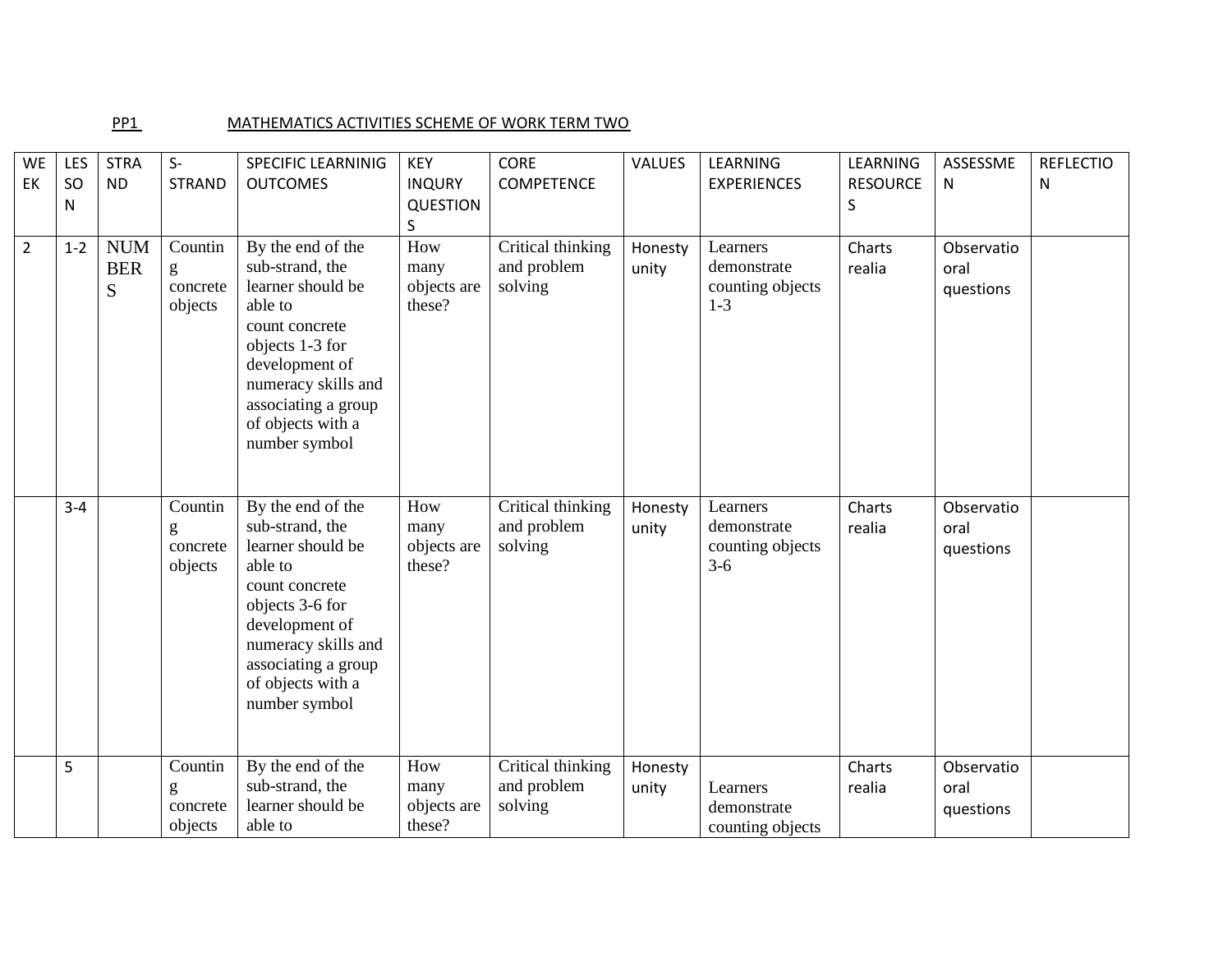|   |         |                                     | count concrete<br>objects 6-9 for<br>development of<br>numeracy skills and<br>associating a group<br>of objects with a<br>number symbol                |                                                 |                                             |                  | $6-9$                                                                                                                                               |                  |                                 |  |
|---|---------|-------------------------------------|--------------------------------------------------------------------------------------------------------------------------------------------------------|-------------------------------------------------|---------------------------------------------|------------------|-----------------------------------------------------------------------------------------------------------------------------------------------------|------------------|---------------------------------|--|
| 3 | $1 - 2$ | Countin<br>g<br>concrete<br>objects | By the end of the<br>sub-strand, the<br>learner should be<br>able to<br>demonstrate one to<br>one correspondence<br>while counting<br>concrete objects | How<br>many<br>learners<br>are in your<br>group | Critical thinking<br>and problem<br>solving | Honesty<br>unity | Learners play<br>counting games<br>involving<br>counting objects<br>$1-9$<br>Learners match<br>numerals with<br>concrete objects<br>for numbers 1-9 | Charts<br>Realia | Observatio<br>oral<br>questions |  |
|   | $3 - 4$ | Countin<br>g<br>concrete<br>objects | By the end of the<br>sub-strand, the<br>learner should be<br>able to<br>enjoy counting<br>concrete objects<br>within their<br>environment              | How<br>many<br>learners<br>are in your<br>group | Critical thinking<br>and problem<br>solving | Honesty<br>unity | In groups or<br>pairs,<br>individually,<br>learners count<br>people or objects<br>in their class up<br>to 9.                                        | Charts<br>realia | Observatio<br>oral<br>questions |  |
|   | 5       | Countin<br>g<br>concrete<br>objects | By the end of the<br>sub-strand, the<br>learner should be<br>able to<br>appreciate the use of<br>one to one<br>correspondence in                       | How<br>many<br>learners<br>are in your<br>group | Critical thinking<br>and problem<br>solving | Honesty<br>unity | In groups or<br>pairs,<br>individually,<br>learners count<br>people or objects<br>in their class up<br>to 9.                                        | Charts<br>realia | Observatio<br>oral<br>questions |  |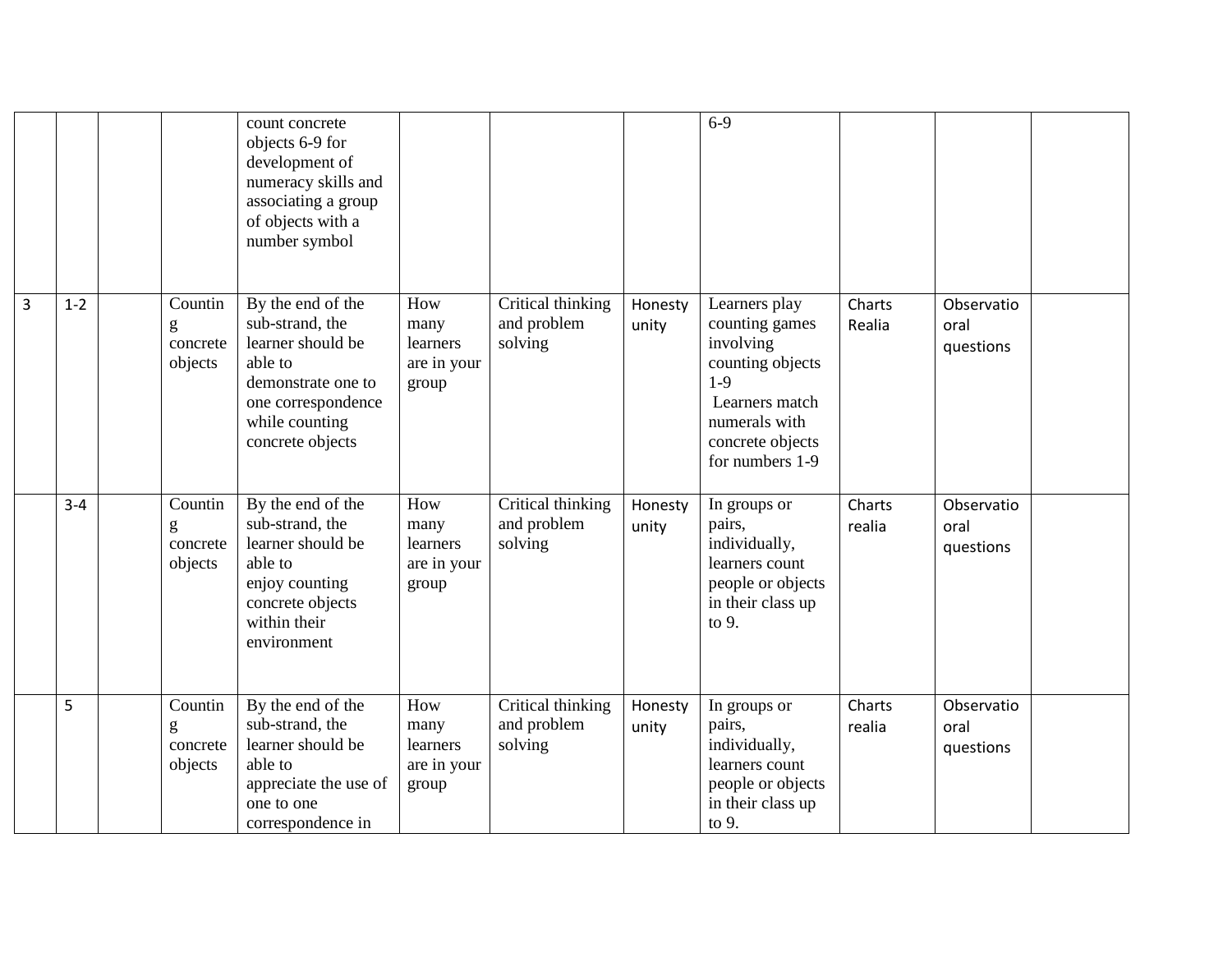|                |         |                          | real life situations                                                                                                                                                                                                         |                                                        |                                             |                  |                                                                                                           |                  |                                 |  |
|----------------|---------|--------------------------|------------------------------------------------------------------------------------------------------------------------------------------------------------------------------------------------------------------------------|--------------------------------------------------------|---------------------------------------------|------------------|-----------------------------------------------------------------------------------------------------------|------------------|---------------------------------|--|
| $\overline{4}$ | $1 - 2$ | Number<br>sequenci<br>ng | By the end of the<br>sub-strand, the<br>learner should be<br>able to:<br>identify number<br>symbols 1-3 as<br>indicated on number<br>cards or charts for<br>development of<br>numeracy skills and<br>for ordering<br>numbers | How<br>many<br>learners<br>are in your<br>group        | Critical thinking<br>and problem<br>solving | Honesty<br>unity | Learners<br>randomly pick<br>number cut<br>outs/number<br>cards from a pile<br>and identify the<br>number | Charts<br>realia | Observatio<br>oral<br>questions |  |
|                | $3 - 4$ | Number<br>sequenci<br>ng | By the end of the<br>sub-strand, the<br>learner should be<br>able to:<br>identify number<br>symbols 3-6 as<br>indicated on number<br>cards or charts for<br>development of<br>numeracy skills and<br>for ordering<br>numbers | How<br>many<br>learners<br>are in your<br>group        | Critical thinking<br>and problem<br>solving | Honesty<br>unity | Learners<br>randomly pick<br>number cut<br>outs/number<br>cards from a pile<br>and identify the<br>number | Charts<br>realia | Observatio<br>oral<br>questions |  |
|                | 5       | Number<br>sequenci<br>ng | By the end of the<br>sub-strand, the<br>learner should be<br>able to<br>identify number<br>symbols 6-9 as<br>indicated on number                                                                                             | How<br>many<br><i>learners</i><br>are in your<br>group | Critical thinking<br>and problem<br>solving | Honesty<br>unity | Learners<br>randomly pick<br>number cut<br>outs/number<br>cards from a pile<br>and identify the<br>number | Charts<br>realia | Observatio<br>oral<br>questions |  |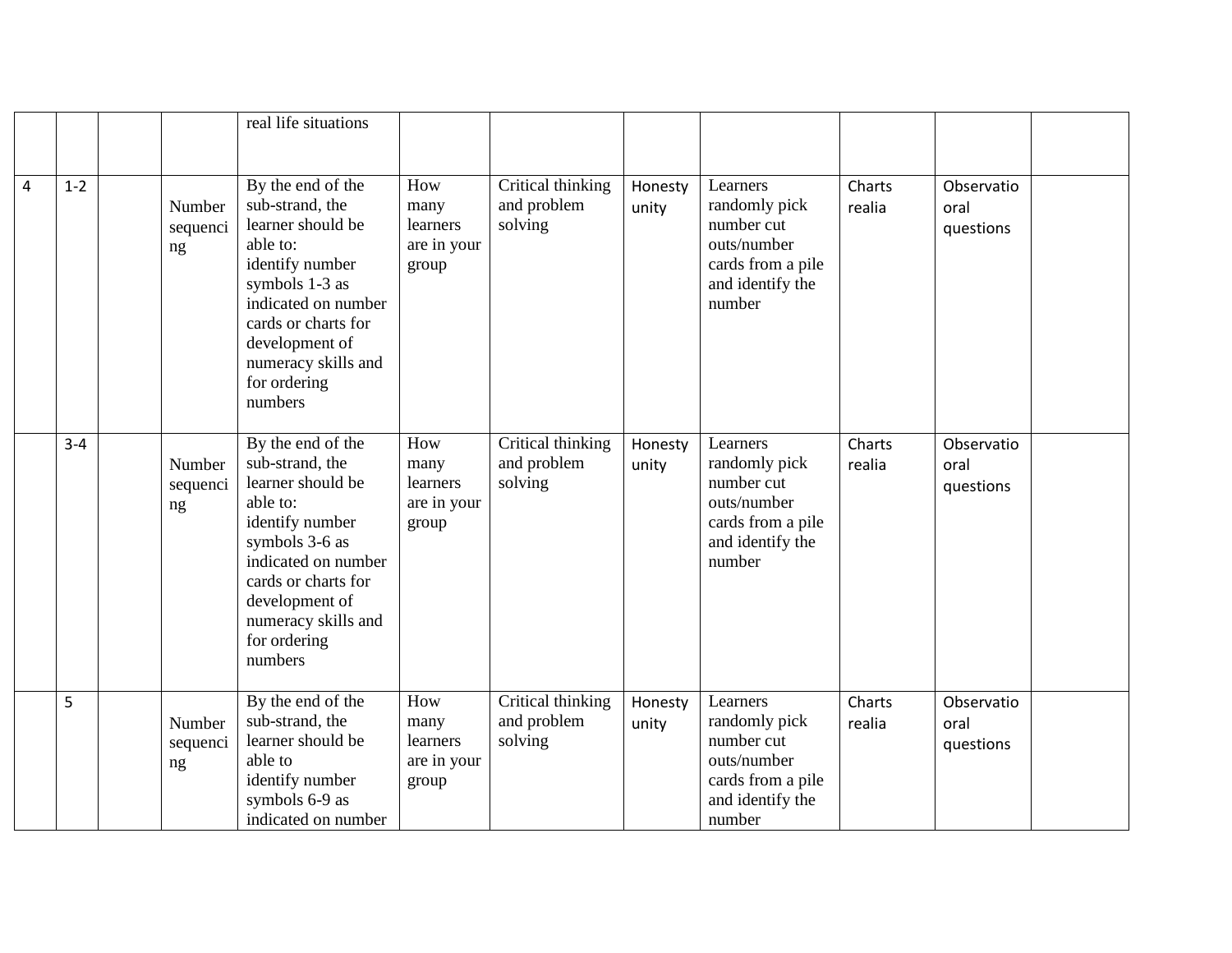|   |         |                          | cards or charts for<br>development of<br>numeracy skills and<br>for ordering<br>numbers<br>$\vdots$                                                |                                                 |                                             |                  |                                                                          |                  |                                 |  |
|---|---------|--------------------------|----------------------------------------------------------------------------------------------------------------------------------------------------|-------------------------------------------------|---------------------------------------------|------------------|--------------------------------------------------------------------------|------------------|---------------------------------|--|
| 5 | $1 - 2$ | Number<br>sequenci<br>ng | By the end of the<br>sub-strand, the<br>learner should be<br>able to:<br>arrange number<br>cards in sequence 1-<br>$\overline{4}$                  | How<br>many<br>learners<br>are in your<br>group | Critical thinking<br>and problem<br>solving | Honesty<br>unity | Learners<br>demonstrate<br>arranging<br>numbers in<br>sequence 1-4       | Charts<br>realia | Observatio<br>oral<br>questions |  |
|   | $3 - 4$ | Number<br>sequenci<br>ng | By the end of the<br>sub-strand, the<br>learner should be<br>able to:<br>arrange number<br>cards in sequence 5-<br>9                               | How<br>many<br>learners<br>are in your<br>group | Critical thinking<br>and problem<br>solving | Honesty<br>unity | Learners<br>demonstrate<br>arranging<br>numbers in<br>sequence 5-9       | Charts<br>realia | Observatio<br>oral<br>questions |  |
|   | 5       | Number<br>sequenci<br>ng | By the end of the<br>sub-strand, the<br>learner should be<br>able to:<br>arrange number<br>cards in sequence<br>for completing<br>sequence puzzles | How<br>many<br>learners<br>are in your<br>group | Critical thinking<br>and problem<br>solving | Honesty<br>unity | A few learners<br>demonstrate<br>arranging<br>numbers 1-9 in<br>sequence | Charts<br>realia | Observatio<br>oral<br>questions |  |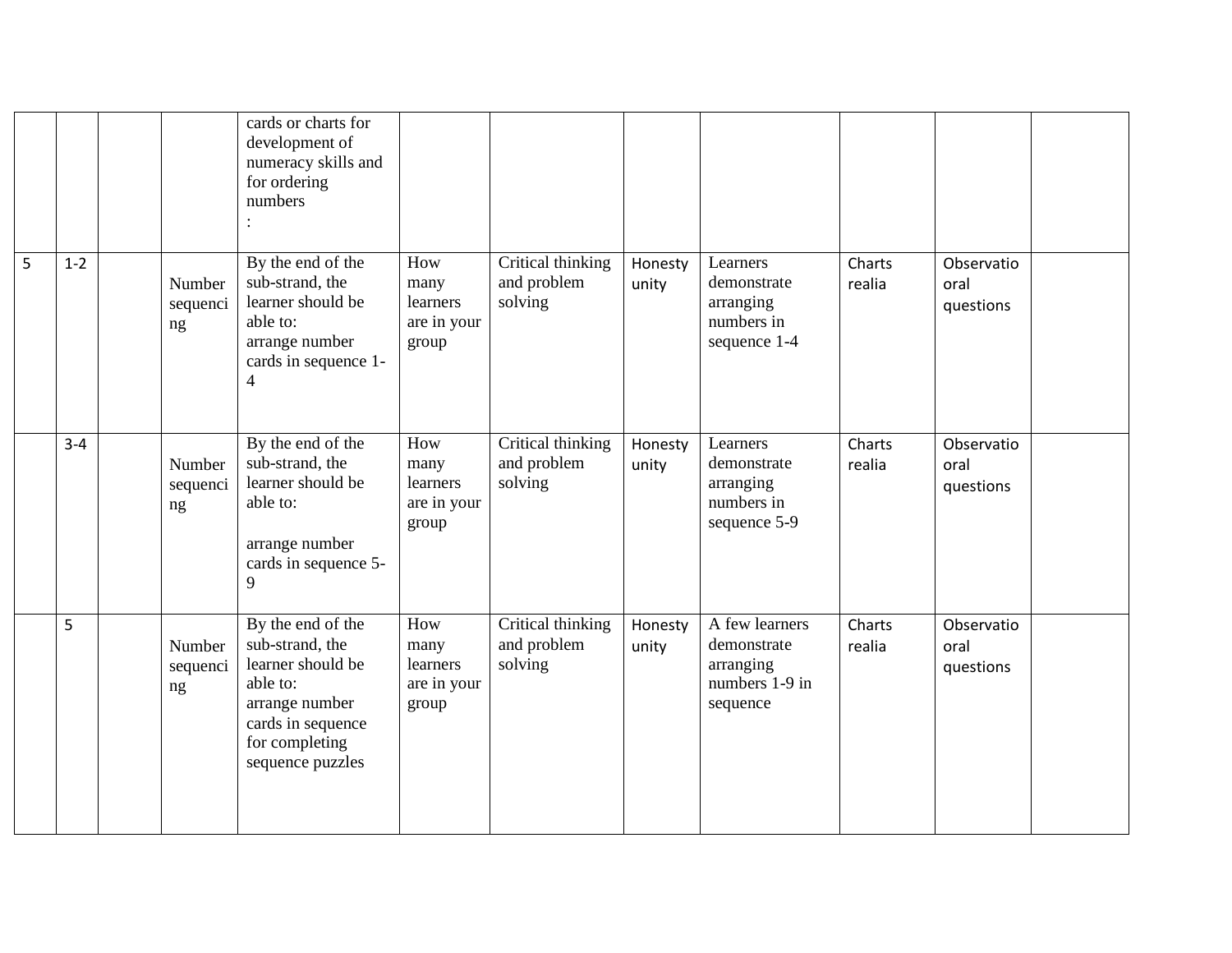| $6\phantom{1}6$ | $1 - 2$ | number<br>writing | By the end of the<br>sub-strand, the<br>learner should be<br>able to:<br>identify number<br>symbols 1-4 for<br>development of<br>numeracy skills | How do<br>we write<br>this<br>number<br>symbol $(1,$<br>2, 3, 4, 5,<br>(6, 7, 8, 9) | Critical thinking<br>and problem<br>solving | Honesty<br>unity | Teacher<br>demonstrates<br>number<br>formation from<br>number cut outs                  | Charts<br>realia | Observatio<br>oral<br>questions |  |
|-----------------|---------|-------------------|--------------------------------------------------------------------------------------------------------------------------------------------------|-------------------------------------------------------------------------------------|---------------------------------------------|------------------|-----------------------------------------------------------------------------------------|------------------|---------------------------------|--|
|                 | $3 - 4$ | number<br>writing | By the end of the<br>sub-strand, the<br>learner should be<br>able to:<br>identify number<br>symbols 5-9 for<br>development of<br>numeracy skills | How do<br>we write<br>this<br>number<br>symbol $(1,$<br>2, 3, 4, 5,<br>(6, 7, 8, 9) | Critical thinking<br>and problem<br>solving | Honesty<br>unity | Teacher<br>demonstrates<br>number<br>formation from<br>number cut outs                  | Charts<br>realia | Observatio<br>oral<br>questions |  |
|                 | 5       | number<br>writing | By the end of the<br>sub-strand, the<br>learner should be<br>able to:<br>join dots to form<br>number symbols 1-9<br>on a surface                 | How do<br>we write<br>this<br>number<br>symbol $(1,$<br>2, 3, 4, 5,<br>(6, 7, 8, 9) | Critical thinking<br>and problem<br>solving | Honesty<br>unity | Learners Join<br>dots to form<br>number symbols<br>up to 9                              | Charts<br>realia | Observatio<br>oral<br>questions |  |
| $\overline{7}$  | $1 - 2$ | number<br>writing | By the end of the<br>sub-strand, the<br>learner should be<br>able to:<br>trace number<br>symbol cut-outs 1-9<br>on a surface                     | How do<br>we write<br>this<br>number<br>symbol $(1,$<br>2, 3, 4, 5,<br>6, 7, 8, 9   | Critical thinking<br>and problem<br>solving | Honesty<br>unity | In groups or<br>pairs,<br>individually,<br>learners trace<br>number cut-outs<br>up to 9 | Charts<br>realia | Observatio<br>oral<br>questions |  |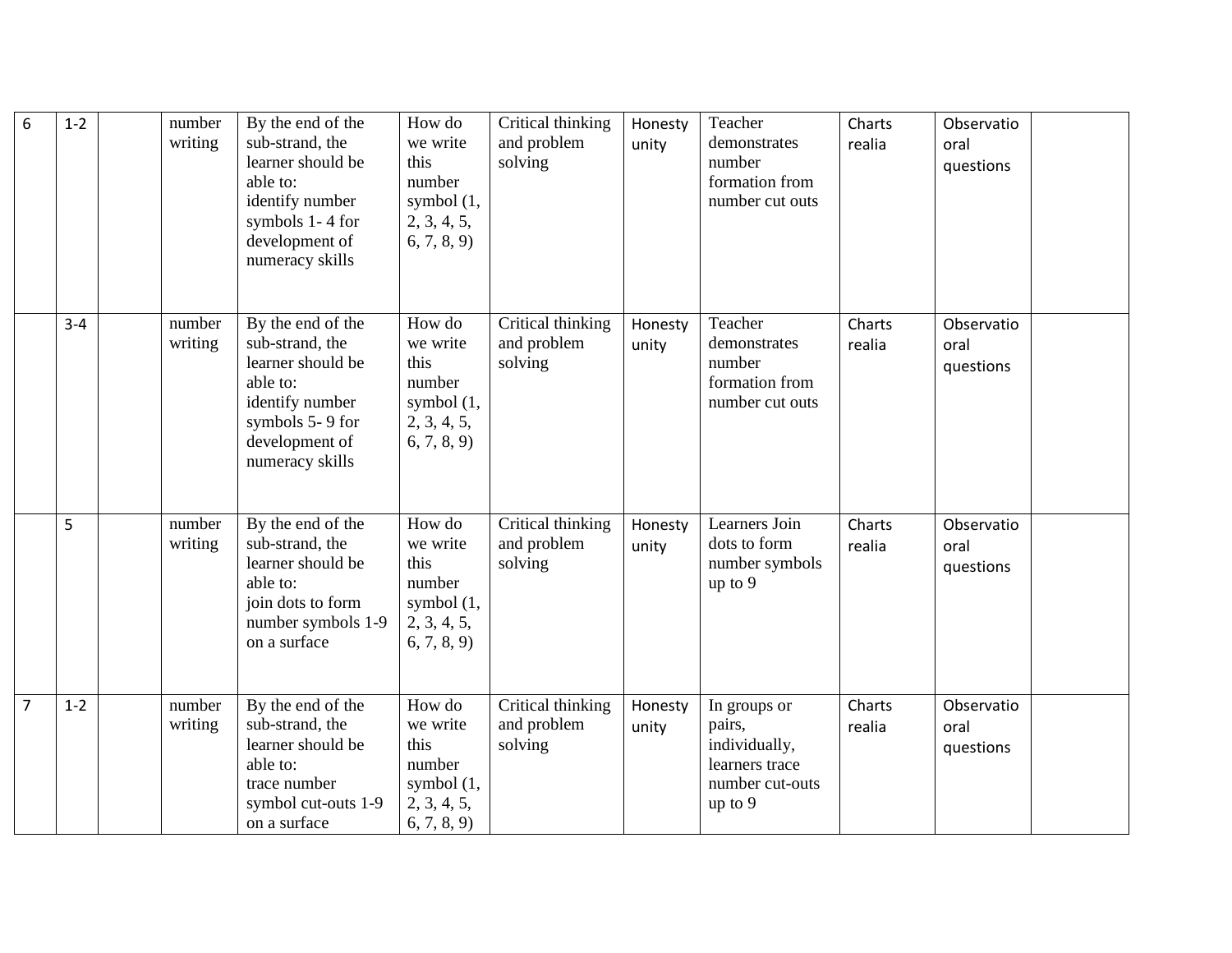|   | $3 - 4$ | number<br>writing | By the end of the<br>sub-strand, the<br>learner should be<br>able to:<br>model number<br>symbols 1-9 using<br>materials in their<br>environment            | How do<br>we write<br>this<br>number<br>symbol $(1,$<br>2, 3, 4, 5,<br>(6, 7, 8, 9) | Critical thinking<br>and problem<br>solving | Honesty<br>unity | In groups or<br>pairs,<br>individually,<br>learners model<br>number symbols<br>to at least 9 | Charts<br>realia        | Observatio<br>oral<br>questions |  |
|---|---------|-------------------|------------------------------------------------------------------------------------------------------------------------------------------------------------|-------------------------------------------------------------------------------------|---------------------------------------------|------------------|----------------------------------------------------------------------------------------------|-------------------------|---------------------------------|--|
|   | 5       | number<br>writing | By the end of the<br>sub-strand, the<br>learner should be<br>able to:<br>write number<br>symbols 1-9 on a<br>surface                                       | How do<br>we write<br>this<br>number<br>symbol $(1,$<br>2, 3, 4, 5,<br>(6, 7, 8, 9) | Critical thinking<br>and problem<br>solving | Honesty<br>unity | Learners write<br>number symbols<br>1-9 on a surface                                         | Charts<br>realia        | Observatio<br>oral<br>questions |  |
| 8 | $1 - 2$ | Number<br>puzzle  | By the end of the<br>sub-strand, the<br>learner should be<br>able to<br>identify different<br>parts of numerals 1-<br>for development of<br>number concept | Which<br>number<br>can be<br>formed<br>using<br>these<br>pieces                     | Critical thinking<br>and problem<br>solving | Honesty<br>unity | Learners look at<br>and talk about<br>different parts of<br>number symbols                   | Charts<br>realia        | Observatio<br>oral<br>questions |  |
|   | $3 - 4$ | Number<br>puzzle  | By the end of the<br>sub-strand, the<br>learner should be<br>able to<br>identify different                                                                 | Which<br>number<br>can be<br>formed<br>using                                        | Critical thinking<br>and problem<br>solving | Honesty<br>unity | Learners look at<br>and talk about<br>different parts of<br>number symbols                   | <b>Charts</b><br>realia | Observatio<br>oral<br>questions |  |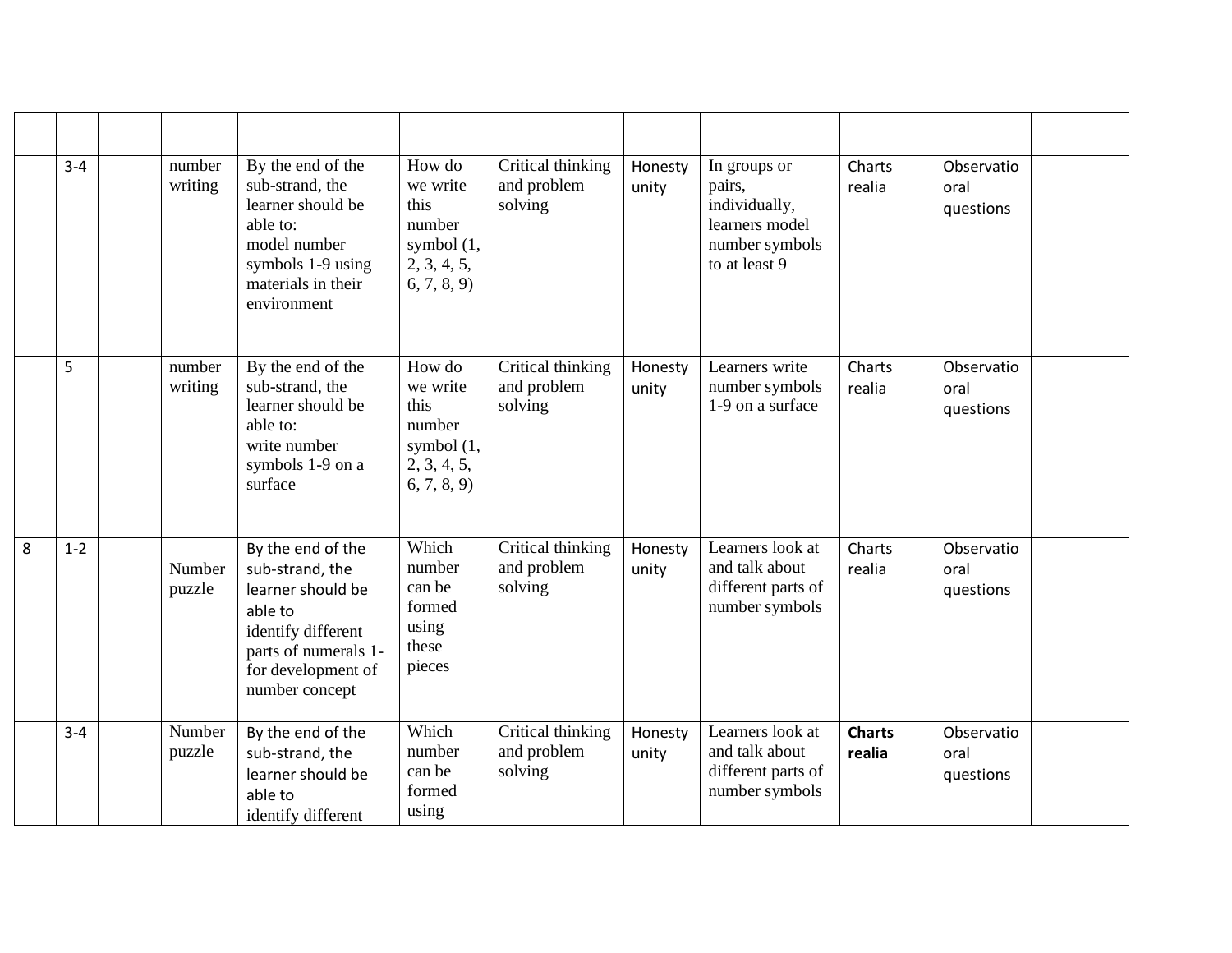|   |         |                  | parts of numerals 5-<br>9 for development of<br>number concept                                                                                                                                        | these<br>pieces                                                 |                                             |                  |                                                                                                                 |                  |                                 |  |
|---|---------|------------------|-------------------------------------------------------------------------------------------------------------------------------------------------------------------------------------------------------|-----------------------------------------------------------------|---------------------------------------------|------------------|-----------------------------------------------------------------------------------------------------------------|------------------|---------------------------------|--|
|   | 5       | Number<br>puzzle | By the end of the<br>sub-strand, the<br>learner should be<br>able to<br>join different parts<br>of numbers to form<br>complete number<br>symbols 1-9                                                  | Which<br>number<br>can be<br>formed<br>using<br>these<br>pieces | Critical thinking<br>and problem<br>solving | Honesty<br>unity | Demonstrate how<br>to join different<br>parts of numerals<br>to form a<br>complete<br>numeral                   | Charts<br>realia | Observatio<br>oral<br>questions |  |
| 9 | $1 - 2$ | Number<br>puzzle | By the end of the<br>sub-strand, the<br>learner should be<br>able to<br>relate number<br>symbols 1-9 with the<br>objects in the<br>environment                                                        | Which<br>number<br>can be<br>formed<br>using<br>these<br>pieces | Critical thinking<br>and problem<br>solving | Honesty<br>unity | In pairs or groups<br>learners join<br>different parts of<br>number symbols<br>to form a<br>complete<br>numeral | Charts<br>realia | Observatio<br>oral<br>questions |  |
|   | $3 - 4$ | Number<br>puzzle | By the end of the<br>sub-strand, the<br>learner should be<br>able to<br>enjoy completing<br>number puzzles and<br>relate number<br>symbols with the<br>objects in the<br>environment for<br>enjoyment | Which<br>number<br>can be<br>formed<br>using<br>these<br>pieces | Critical thinking<br>and problem<br>solving | Honesty<br>unity | Learner listen to<br>and sing songs on<br>number symbols<br>as they complete<br>the number<br>numeral           | Charts<br>realia | Observatio<br>oral<br>questions |  |
|   | 5       | Number           | By the end of the                                                                                                                                                                                     | Which                                                           | Critical thinking                           | Honesty          | Learners                                                                                                        | Charts           | Observatio                      |  |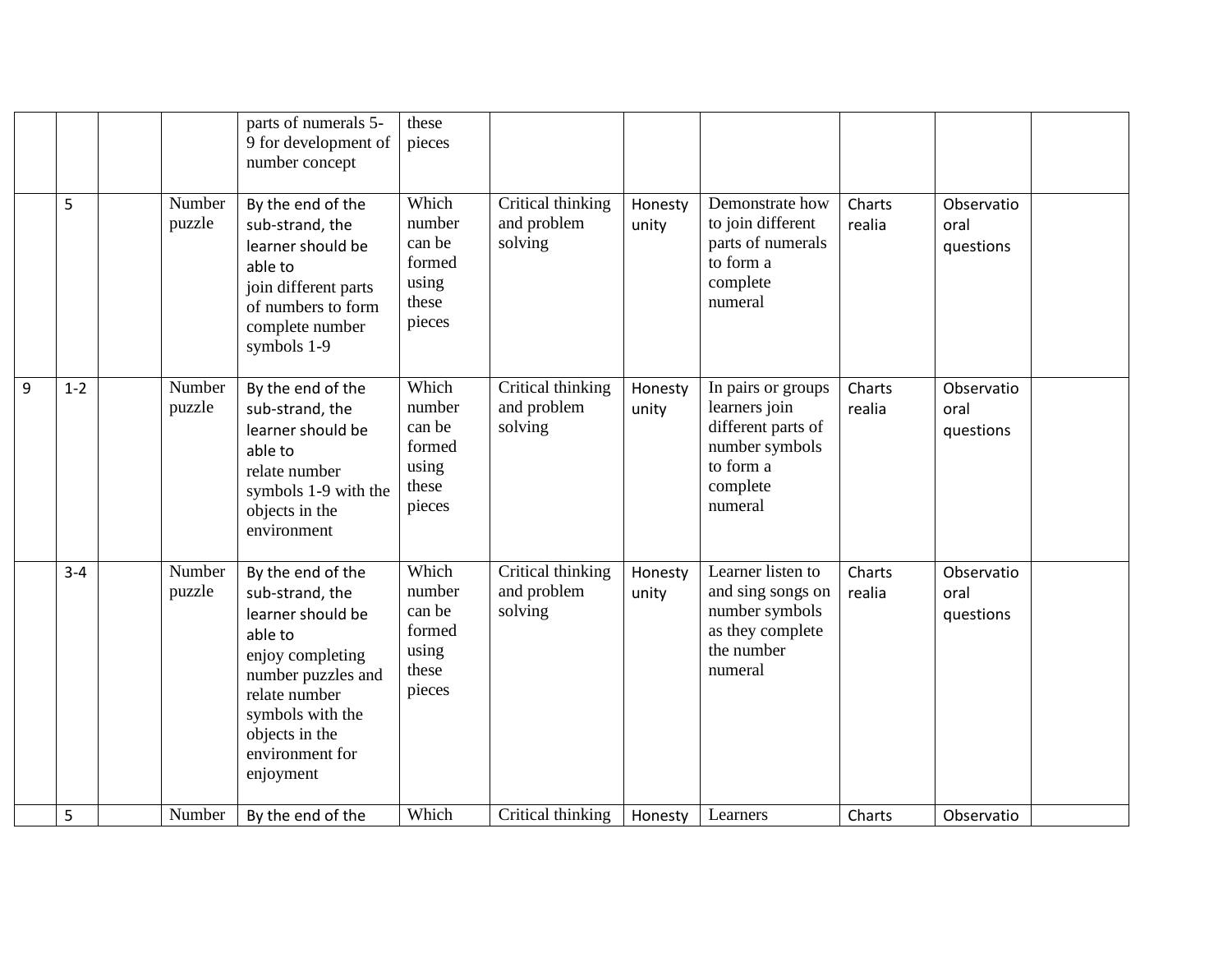|    |         |                                                     | puzzle              | sub-strand, the<br>learner should be<br>able to<br>use ICT to complete<br>number puzzles 1-9                                         | number<br>can be<br>formed<br>using<br>these<br>pieces | and problem<br>solving                      | unity            | complete number<br>puzzles using<br><b>ICT</b>                                         | realia           | oral<br>questions               |  |
|----|---------|-----------------------------------------------------|---------------------|--------------------------------------------------------------------------------------------------------------------------------------|--------------------------------------------------------|---------------------------------------------|------------------|----------------------------------------------------------------------------------------|------------------|---------------------------------|--|
| 10 | $1 - 2$ | <b>MEA</b><br><b>SUR</b><br><b>EME</b><br><b>NT</b> | Sides of<br>objects | By the end of the<br>sub-strand, the<br>learner should be<br>able to<br>identify different<br>sides of objects in<br>the environment | Which of<br>these sides<br>is longer/<br>shorter       | Critical thinking<br>and problem<br>solving | Honesty<br>unity | Guide learners to<br>talk about<br>different sides of<br>objects in the<br>environment | Charts<br>realia | Observatio<br>oral<br>questions |  |
|    | $3 - 4$ |                                                     | Sides of<br>objects | By the end of the<br>sub-strand, the<br>learner should be<br>able to<br>name different sides<br>of objects in the<br>environment     | Which of<br>these sides<br>is longer/<br>shorter       | Critical thinking<br>and problem<br>solving | Honesty<br>unity | Guide learners to<br>talk about<br>different sides of<br>objects in the<br>environment | Charts<br>realia | Observatio<br>oral<br>questions |  |
|    | 5       |                                                     | Sides of<br>objects | By the end of the<br>sub-strand, the<br>learner should be<br>able to<br>differentiate sides<br>of objects                            | Which of<br>these sides<br>is longer/<br>shorter       | Critical thinking<br>and problem<br>solving | Honesty<br>unity | Guide learners to<br>compare objects<br>with different<br>sides                        | Charts<br>realia | Observatio<br>oral<br>questions |  |
| 11 | $1 - 2$ |                                                     | Sides of<br>objects | By the end of the<br>sub-strand, the<br>learner should be<br>able to                                                                 | Which of<br>these sides<br>is longer/<br>shorter       | Critical thinking<br>and problem<br>solving | Honesty<br>unity | Few learners<br>demonstrate<br>comparison of<br>objects with                           | Charts<br>realia | Observatio<br>oral<br>questions |  |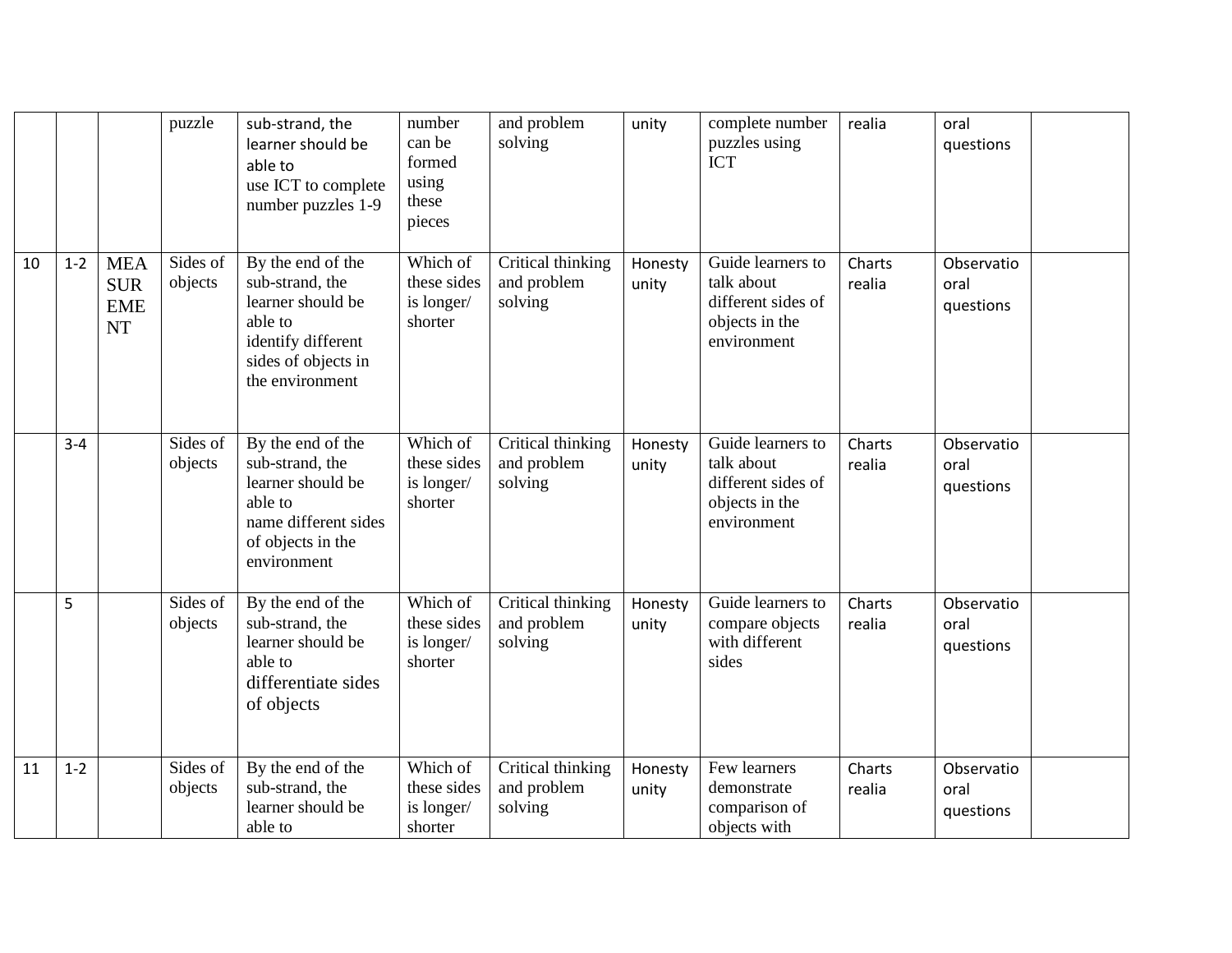|    |         |                     | play with objects<br>with different sides                                                                                                                          |                                                  |                                             |                  | different sides                                                                                                                    |                  |                                 |  |
|----|---------|---------------------|--------------------------------------------------------------------------------------------------------------------------------------------------------------------|--------------------------------------------------|---------------------------------------------|------------------|------------------------------------------------------------------------------------------------------------------------------------|------------------|---------------------------------|--|
|    | $3 - 4$ | Sides of<br>objects | By the end of the<br>sub-strand, the<br>learner<br>demonstrate<br>comparison of<br>objects with<br>different sides<br>should be able to                            | Which of<br>these sides<br>is longer/<br>shorter | Critical thinking<br>and problem<br>solving | Honesty<br>unity | Few learners<br>demonstrate<br>comparison of<br>objects with<br>different sides                                                    | Charts<br>realia | Observatio<br>oral<br>questions |  |
|    | 5       | Sides of<br>objects | By the end of the<br>sub-strand, the<br>learner should be<br>able to<br>enjoy measuring<br>sides of objects<br>using arbitrary units<br>such as hand, feet<br>etc. | Which of<br>these sides<br>is longer/<br>shorter | Critical thinking<br>and problem<br>solving | Honesty<br>unity | In groups or<br>pairs,<br>individually,<br>learners measure<br>sides of objects<br>using arbitrary<br>units (hand, foot,<br>sticks | Charts<br>realia | Observatio<br>oral<br>questions |  |
| 12 |         | Mass                | By the end of the<br>sub-strand, the<br>learner should be<br>able to:<br>lift different objects<br>in their environment.                                           | What can<br>you say<br>about this<br>object      | Critical thinking<br>and problem<br>solving | Honesty<br>unity | Demonstrate<br>lifting objects of<br>different mass.<br>Few learners<br>demonstrate<br>lifting objects of<br>different mass        | Charts<br>realia | Observatio<br>oral<br>questions |  |
|    |         | Mass                | By the end of the<br>sub-strand, the<br>learner should be<br>able to:                                                                                              | What can<br>you say<br>about this<br>object      | Critical thinking<br>and problem<br>solving | Honesty<br>unity | Demonstrate<br>lifting objects of<br>different mass.<br>Few learners                                                               | Charts<br>realia | Observatio<br>oral<br>questions |  |